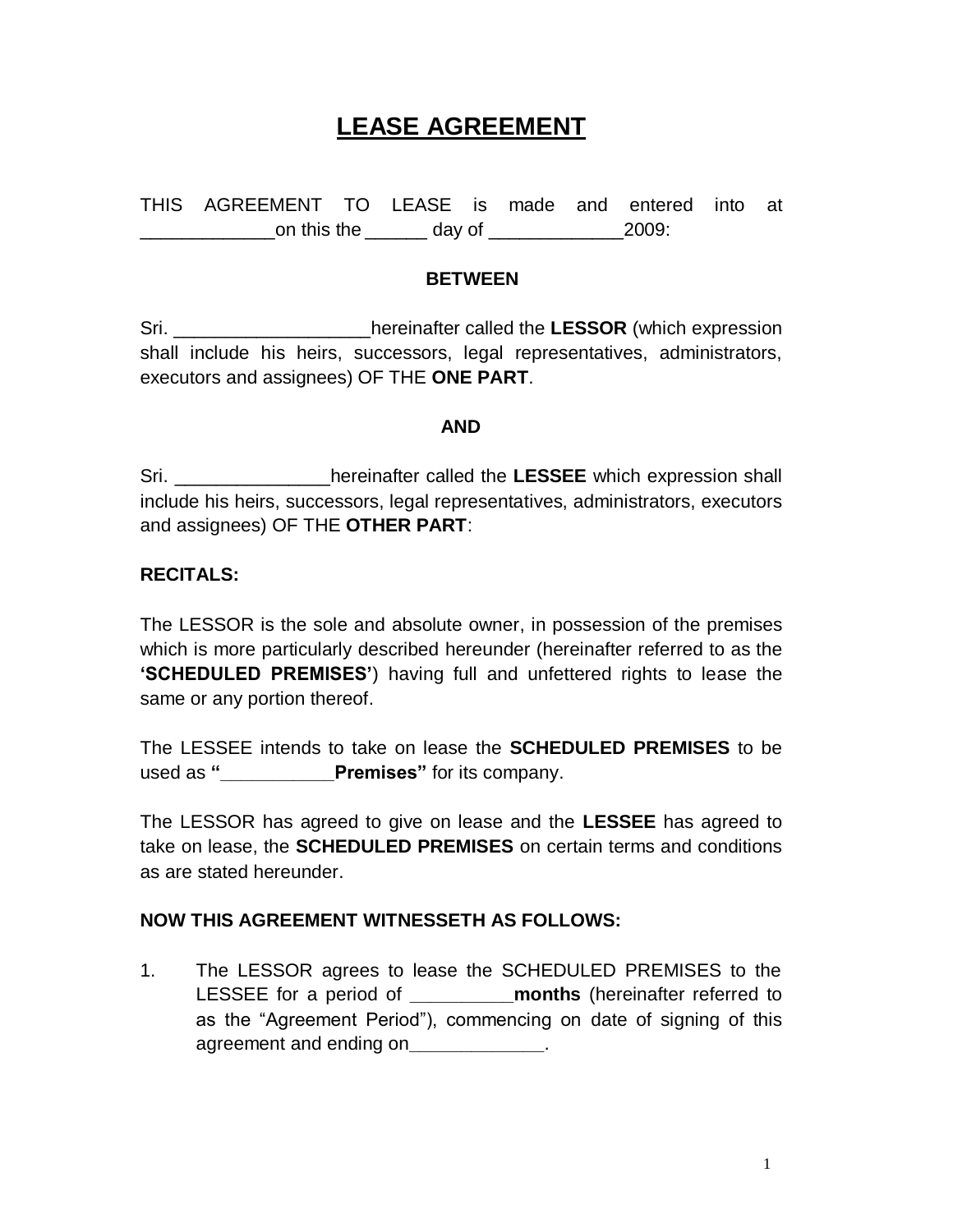- 2. The **LESSEE** shall use the **SCHEDULED PREMISES** as **"Office/Residential Premises"** for its company.
- 3. The LESSEE shall pay to the LESSOR as lease rent for the **SCHEDULED PREMISES**, an amount of **Rs.**  $\left| \begin{array}{c} \text{/(Rupees)} \\ \text{/(Lupees)} \end{array} \right|$ \_only) per month, exclusive of water and electricity charges, by way of a cheque/cash on or before the **\_\_\_** day of every succeeding month.
- 4. The **LESSEE** has paid an amount of **Rs.\_\_\_\_\_\_\_\_/-** (Rupees\_\_\_\_\_\_\_\_\_\_\_ only) to the **LESSOR**, by way of cheque drawn on Bank, Branch bearing No. Dt. \_\_\_\_\_\_\_\_\_\_\_\_\_\_\_\_\_, as interest free refundable security deposit, which shall be refunded by the **LESSOR** to the **LESSEE** promptly at the expiry or earlier termination of this Agreement, whichever is earlier, after adjusting any outstanding dues payable by the **LESSEE**  and on the **LESSEE** delivering vacant possession of the SCHEDULE PREMISES.
- 5. The **LESSEE** shall pay the applicable electricity and water charges directly to the concerned authorities according to the meter, installed at the **SCHEDULED PREMISES** or as billed by the concerned authorities.
- 6. The **LESSEE** shall not carry out any structural additions or alterations to the **SCHEDULED PREMISES** without the prior consent of the **LESSOR**. However, the **LESSEE** shall at its own cost, be entitled to install such domestic electrical appliances as may be found necessary by it. On the expiry or earlier termination of this Agreement, the **LESSEE** shall remove and take away all the appliances installed by it and restore the **SCHEDULED PREMISES** to its normal condition, subject to normal wear and tear.
- 7. All rates, taxes and other levies and / or out goings on account of property tax and all other levies, municipal or otherwise shall be paid by the **LESSOR** in time, failing which the **LESSEE** can pay any such outstanding dues to the concerned authorities and deduct such amount from the monthly lease rent payable.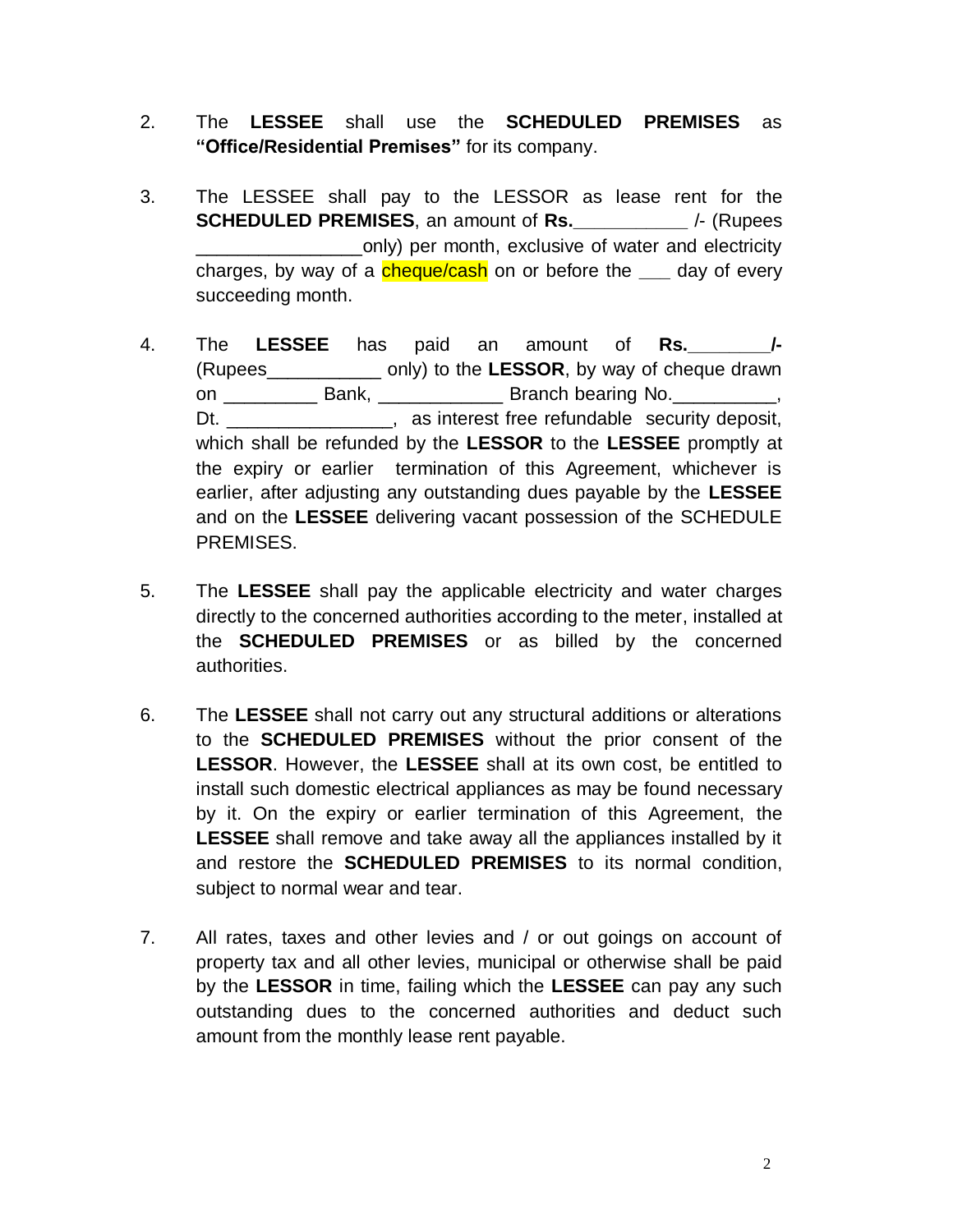- 8. The **LESSOR** undertakes to fully perform his obligations stated herein and also comply with the requirements of the concerned municipal and other applicable authorities to ensure peaceful occupation of the **SCHEDULED PREMISES** by the **LESSEE**, during the Agreement Period.
- 9. The **LESSOR** shall not violate any rules, regulations, laws and byelaws of the municipal corporation or any local authority having jurisdiction over the **SCHEDULED PREMISES**.
- 10. The minor day-to-day repairs such as replacement of fuses, fixing of leaking water taps, minor maintenance of electrical/sanitary and other fittings and fixtures shall have to be carried out by the **LESSEE** at its own cost, but all major repairs including replacement or breakage, bursting of sanitary pipes, changes in the electrical system, cracks in construction etc., shall be repaired/replaced by the **LESSOR** at his cost.
- 11. The **LESSEE** at the expiry of the Agreement Period may at its option renew the lease for a further period of months from time to time on such terms and conditions as are mutually agreed by the **LESSOR** and the **LESSEE**.
- 12. On the expiry of the lease or on earlier termination of the lease, the **LESSEE** shall deliver the vacant possession of the **SCHEDULED PREMISES** to the **LESSOR** in good condition, subject to natural wear and tear.
- 13. The **LESSOR** shall have free and unobstructed access to the **SCHEDULED PREMISES** for inspection and to carry out repairs provided the **LESSEE** is given at least 24 hours advance notice and a time for such inspection or repairs is fixed and the convenience of the **LESSEE** shall be taken into account in this regard.
- 14. The **LESSEE** shall not sub-let, assign or transfer or otherwise part with the possession of the whole or any part of the **SCHEDULED PREMISES**.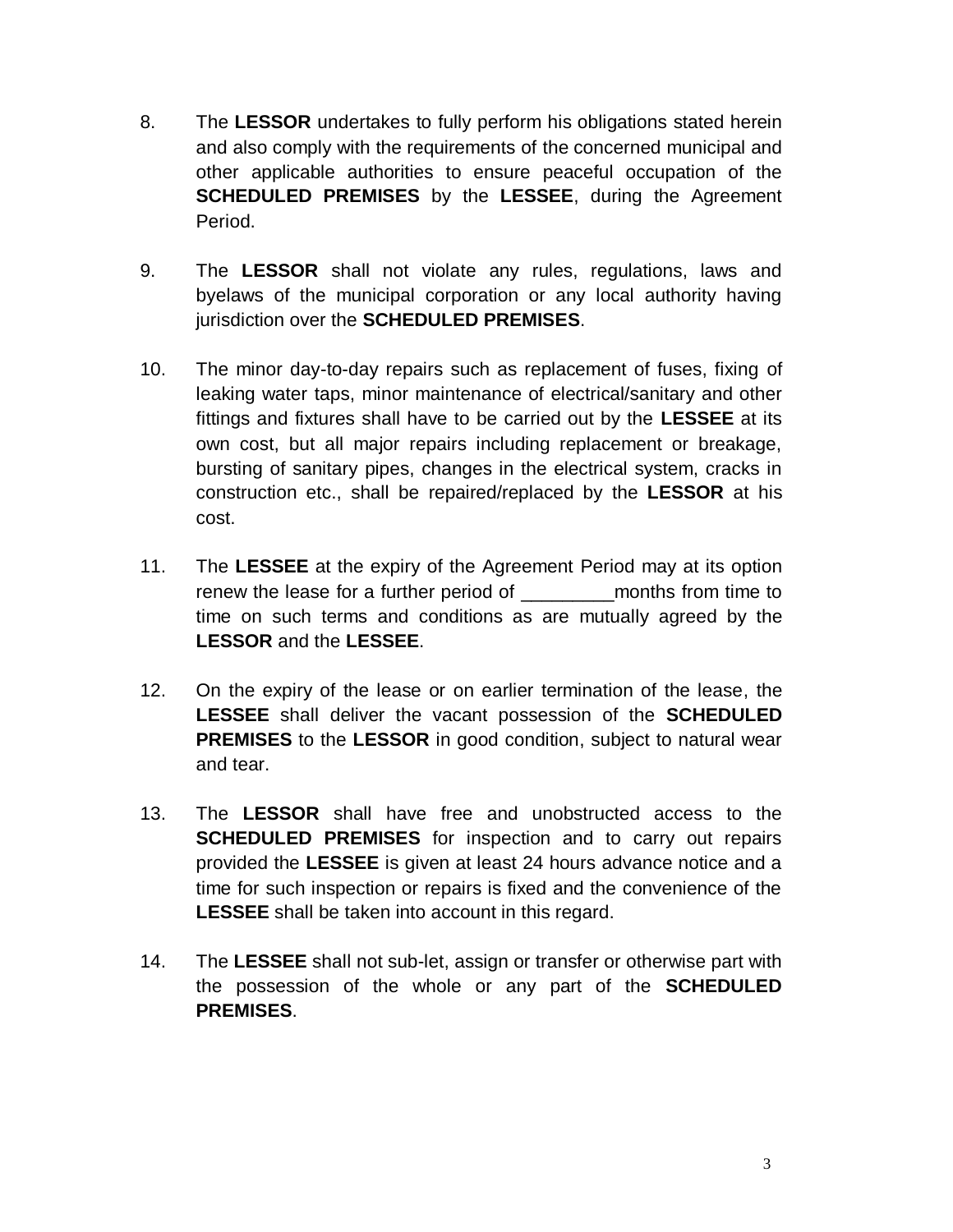- 15. The **LESSEE** or the **LESSOR** may terminate this Agreement any time during the Agreement Period, subject to the issuance of an advance notice of **\_\_\_\_\_\_\_\_**months, made in writing.
- 16 The **LESSOR** represents and warrants that he is fully empowered, authorized and able to let out the **SCHEDULED PREMISES** on lease to the **LESSEE** as envisaged in this Agreement and that there is no mortgage, charge or any other encumbrance of any nature in respect of the **SCHEDULED PREMISES** and that he will keep the **LESSEE**  harmless and indemnified from any proceedings initiated by others in respect of the quiet possession and enjoyment of the **SCHEDULED PREMISES** by the **LESSEE**.
- 17 This Agreement may be varied or modified only by the mutual consent of Parties hereto, expressed in writing.
- 18 Any dispute that may arise between the Parties shall be subject to the jurisdiction of the courts of \_\_\_\_\_\_\_\_.

# **S C H E D U L E P R E M I S E S**

|        | All the part and |  |                                                   |  | parcel of the House bearing No.<br>admeasuring a total extent of around ______________Sq. |  |
|--------|------------------|--|---------------------------------------------------|--|-------------------------------------------------------------------------------------------|--|
|        |                  |  | Fft. having _____________bedrooms and bounded by: |  |                                                                                           |  |
| North: |                  |  |                                                   |  |                                                                                           |  |
| South: |                  |  |                                                   |  |                                                                                           |  |
| East : |                  |  |                                                   |  |                                                                                           |  |
| West:  |                  |  |                                                   |  |                                                                                           |  |
|        |                  |  | <b>FIXTURE &amp; FITTINGS</b>                     |  |                                                                                           |  |
| 1.     |                  |  |                                                   |  |                                                                                           |  |
| 2.     |                  |  |                                                   |  |                                                                                           |  |
| 3.     |                  |  |                                                   |  |                                                                                           |  |

4